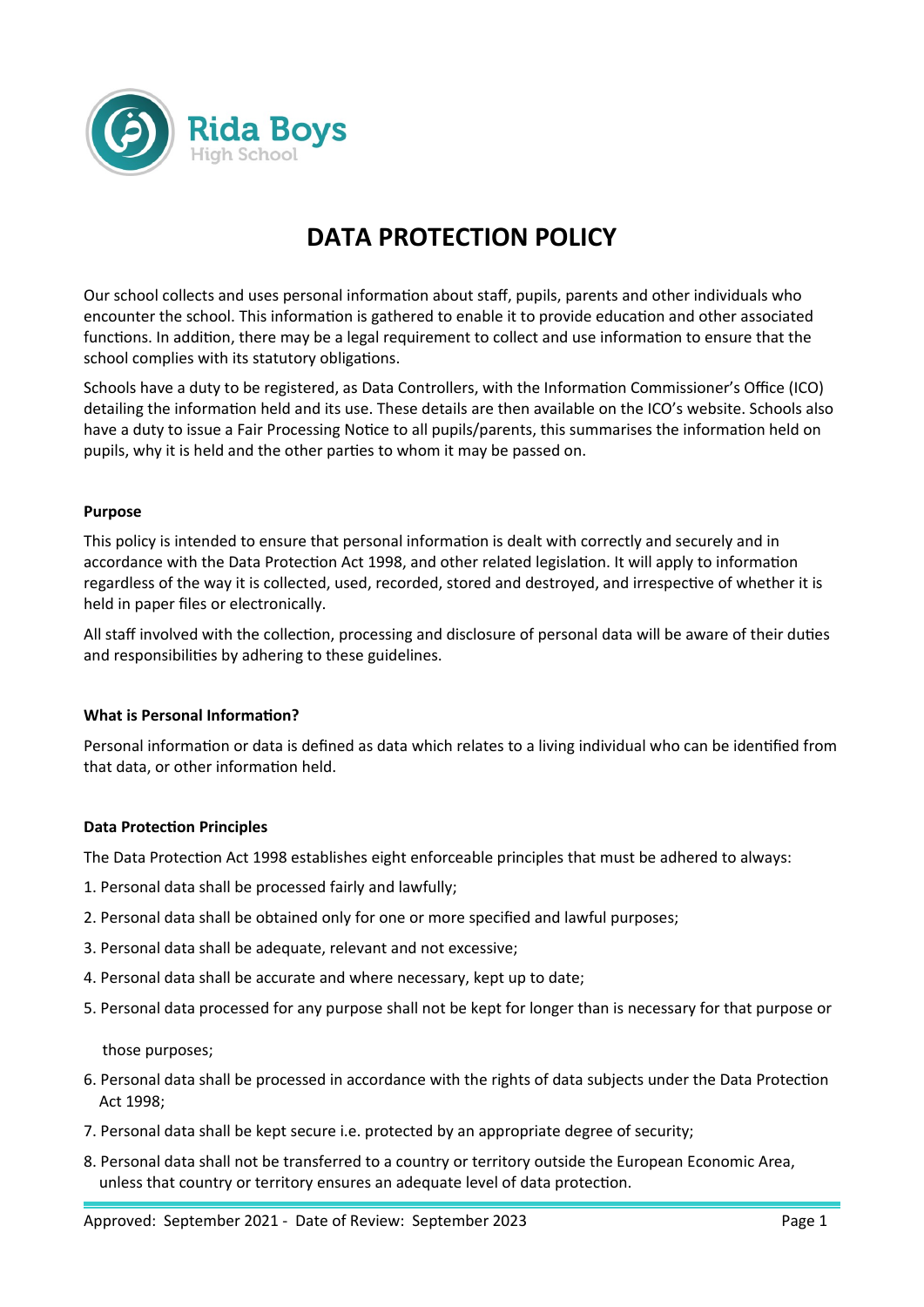## **General Statement**

The school is committed to maintaining the above principles always. Therefore, the school will:

- Inform individuals why the information is being collected when it is collected
- Inform individuals when their information is shared, and why and with whom it was shared
- Check the quality and the accuracy of the information it holds
- Ensure that information is not retained for longer than is necessary
- Ensure that when obsolete information is destroyed that it is done so appropriately and securely
- Ensure that clear and robust safeguards are in place to protect personal information from loss, theft and unauthorised disclosure, irrespective of the format in which it is recorded
- Share information with others only when it is legally appropriate to do so
- Set out procedures to ensure compliance with the duty to respond to requests for access to personal information, known as Subject Access Requests
- Ensure our staff are aware of and understand our policies and procedures

#### **Complaints**

Complaints will be dealt with in accordance with the school's complaints policy. Complaints relating to information handling may be referred to the Information Commissioner (the statutory regulator).

#### **Contacts**

If you have any enquires in relation to this policy, please contact the Head Teacher who will also act as the contact point for any subject access requests.

Further advice and information is available from the Information Commissioner's Office, www.ico.gov.uk or telephone 01625 545745 3

#### **Appendix 1**

Procedures for responding to subject access requests made under the Data

Protection Act 1998

## **Rights of access to information**

There are two distinct rights of access to information held by schools about pupils.

- 1. Under the Data Protection Act 1998 any individual has the right to make a request to access the personal information held about them.
- 2. The right of those entitled to have access to curricular and educational records as defined within the Education Pupil Information (Wales) Regulations 2004.

These procedures relate to subject access requests made under the Data Protection Act 1998.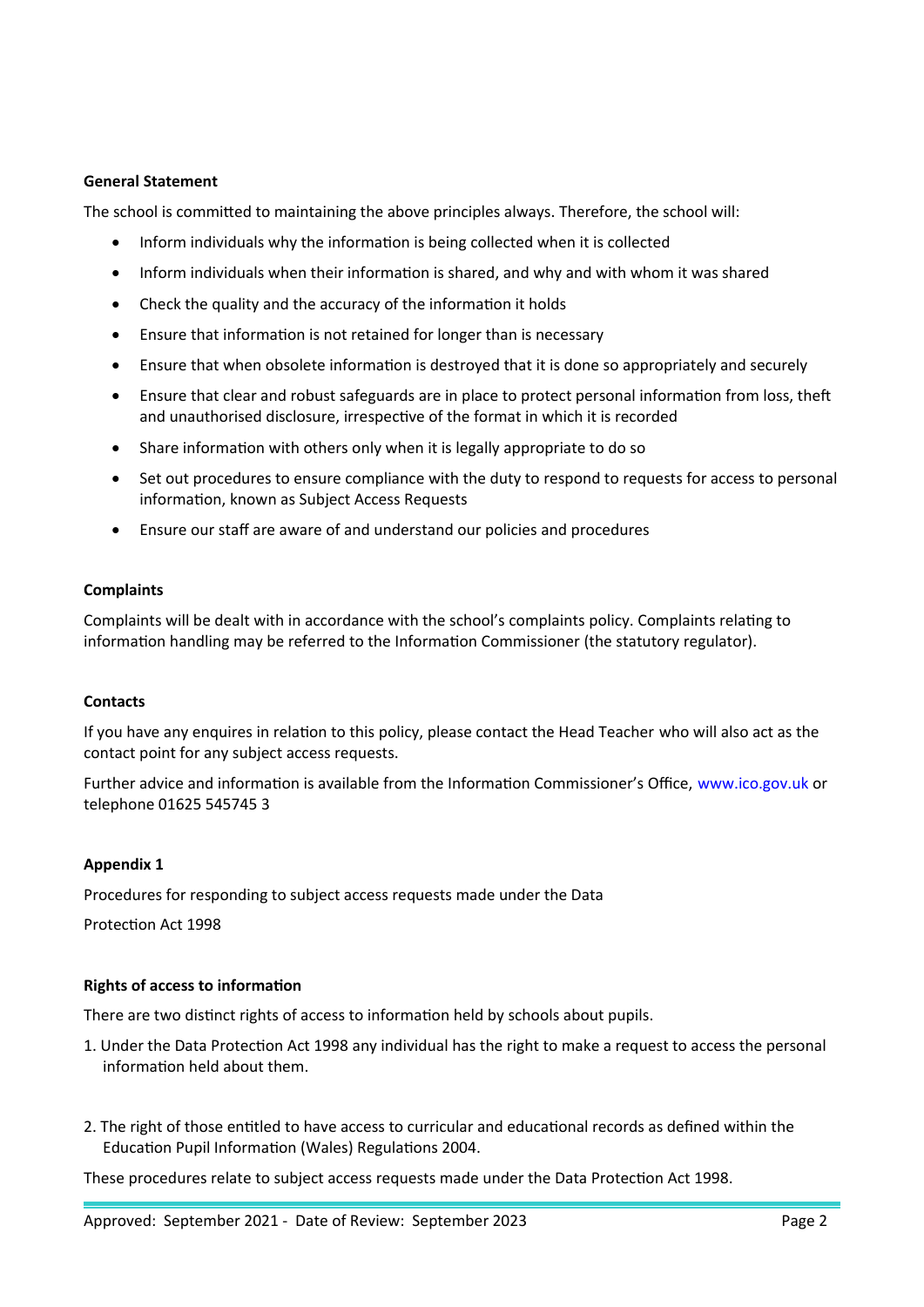## **Access request**

- 1. Requests for information must be made in writing; which includes email, and be addressed to (*Mrs. Hafsa Patel***).** If the initial request does not clearly identify the information required, then further enquiries will be made.
- 2. The identity of the requestor must be established before the disclosure of any information, and checks should also be carried out regarding proof of relationship to the child. Evidence of identity can be established by requesting production of:
- passport
- driving licence
- utility bills with the current address
- Birth / Marriage certificate
- P45/P60
- Credit Card or Mortgage statement
- 3. Any individual has the right of access to information held about them. However, with children, this is dependent upon their capacity to understand (normally age 12 or above) and the nature of the request.
- 4. The school may make a charge for the provision of information, dependent upon the following:
- Should the information requested contain the educational record then the amount charged will be dependent upon the number of pages provided.
- Should the information requested be personal information that does not include any information contained within educational records schools can charge up to £10 to provide it.
- If the information requested is only the educational record viewing will be free, but a charge not exceeding the cost of copying the information can be made by the Headteacher.
- **5.** The response time for subject access requests, once officially received, is 40 days **(not working or school days but calendar days, irrespective of school holiday periods)**. However, the 40 days will not commence until after receipt of fees or clarification of information sought.
- **6.** The Data Protection Act 1998 allows exemptions as to the provision of some information; **therefore, all information will be reviewed prior to disclosure**.
- **7.** Third party information is that which has been provided by another, such as the Police, Local Authority, Health Care professional or another school. Before disclosing third party information consent should normally be obtained. There is still a need to adhere to the 40 day statutory timescale.
- 8. Any information which may cause serious harm to the physical or mental health or emotional condition of the pupil or another should not be disclosed, nor should information that would reveal that the child is at risk of abuse, or information relating to court proceedings.
- 9. If there are concerns over the disclosure of information, then additional advice should be sought.
- 10. Where redaction (information blacked out/removed) has taken place then a full copy of the information provided should be retained to establish, if a complaint is made, what was redacted and why.